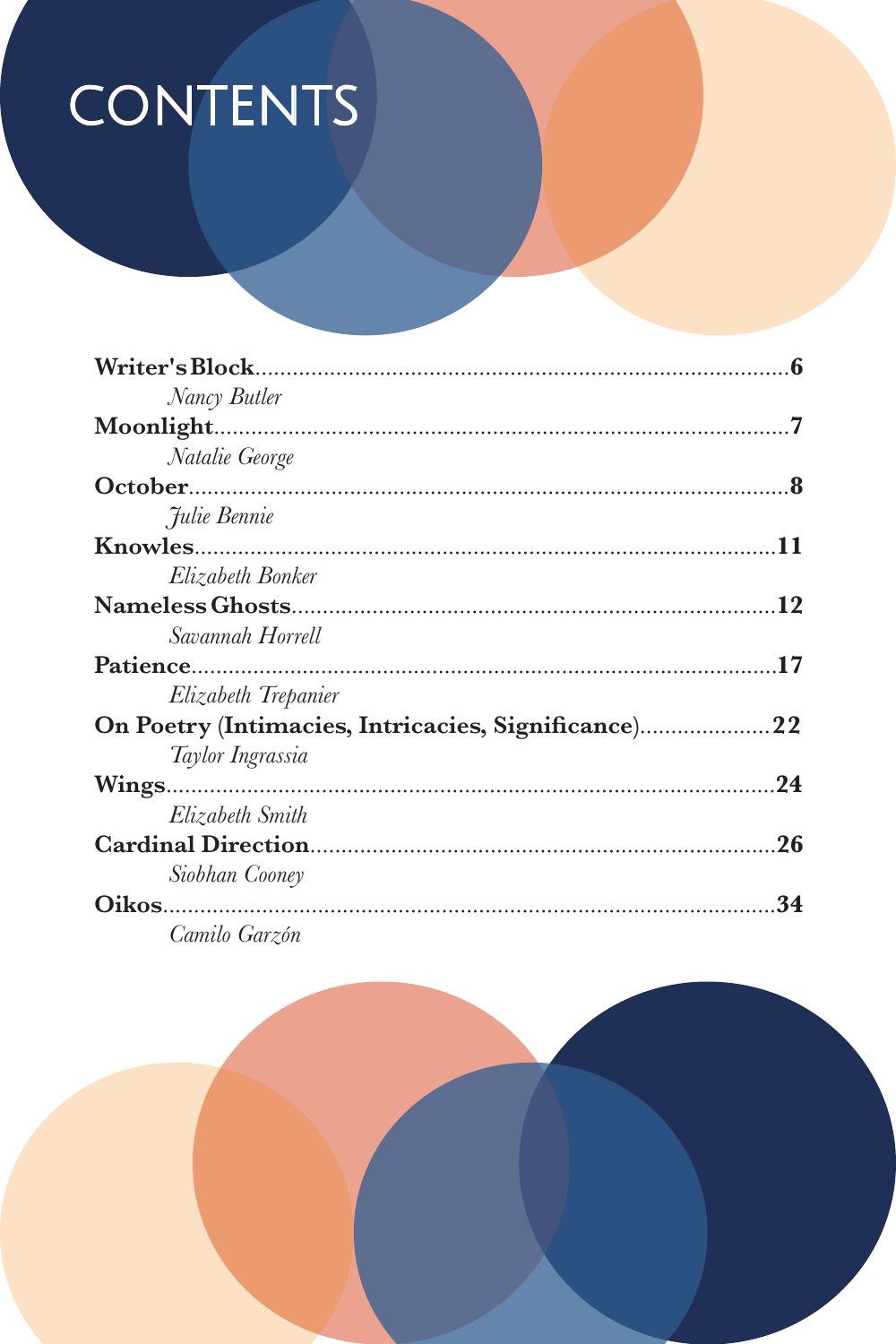| Sara Mehdinia          |  |
|------------------------|--|
|                        |  |
| <i>Angelisse Perez</i> |  |
|                        |  |
| Elizabeth Smith        |  |
|                        |  |
| <i>Emily O'Malley</i>  |  |
|                        |  |
| Vic Olivo              |  |
|                        |  |
| Gavin Clark            |  |
|                        |  |
| Nancy Butler           |  |



## visual artwork

| Antonieta Lairet |  |
|------------------|--|
|                  |  |
| Antonieta Lairet |  |
|                  |  |
| Gaby Davenport   |  |
|                  |  |
| Lanché Williams  |  |
|                  |  |
| Rafael Leon      |  |
|                  |  |
| Margie Sullivan  |  |
|                  |  |
| Maria Cedeno     |  |
|                  |  |
| Maria Cedeno     |  |